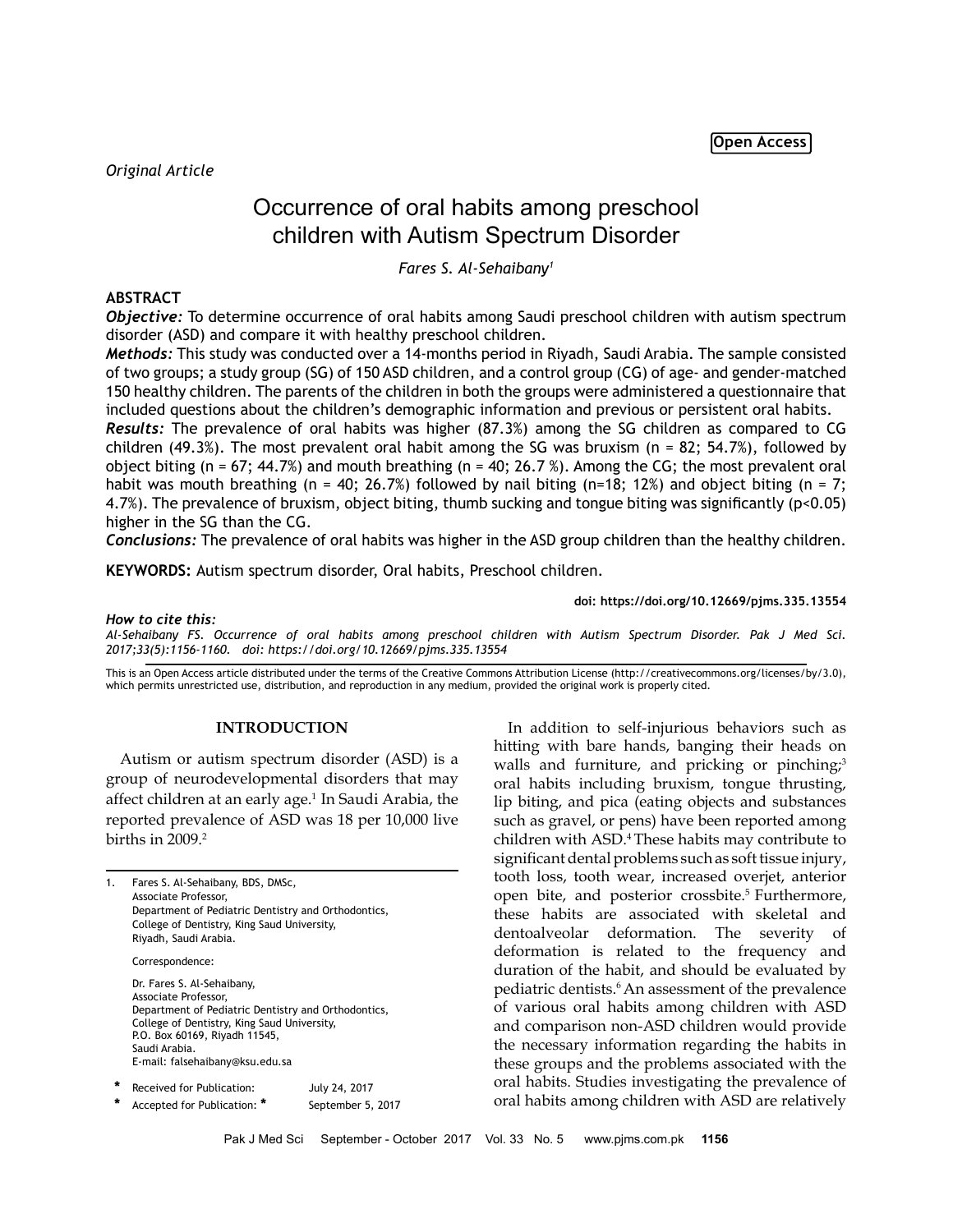rare. Therefore, the aim of the present study was to determine occurrence of oral habits among Saudi preschool children with ASD and compare it with healthy preschool children.

#### **METHODS**

The study protocol and consent form were approved by the Research and Ethical Committee of Human Studies at the College of Dentistry Research Center (PR 0024), in King Saud University, Riyadh, Saudi Arabia. The sample consisted of 150 SG children (3-6 years old) and 150 age- and gendermatched CG children.The SG was recruited from three ASD centers randomly selected from a list of ASD centers obtained from the Saudi Ministry of Education. Three kindergartens were also randomly selected from a list of kindergartens provided by the ministry. A letter explaining the objectives of the study and informed consent forms were sent to the parents of the selected children through the kindergarten principals. Parents who agreed to participate in the study received a selfadministered questionnaire for completion.

The study was conducted over a 14-month period between September 2014 and October 2015. The questionnaire was derived from the oral habits guidelines of the American Academy of Pediatric Dentistry<sup>6</sup> and was translated from English to Arabic by a certified bilingual translator. The questionnaire asked about the child's gender, date of birth, medical history, previous history of orthodontic treatment, and previous or current oral habits. A test-retest was performed to verify the consistency and reliability of the questionnairein parents of 15 SG and 15 CG children not participating in the main study.

The data obtained from the questionnaires were manually entered into the computer using Statistical Package for the Social Sciences software package (IBM, SPSS version 20, Chicago, IL, USA) and analyzed using a significance level of P<0.05. The statistical analyses included frequency distribution, cross-tabulation, Fisher's exact test, and Pearson's Chi-square test to compare the two groups.

## **RESULTS**

The age of the children in each group ranged between 3-6 years with a mean age of  $4.7 \pm 0.8$  years for SG and  $4.4 \pm 0.6$  years for CG. In each group the number of males (n=109; 73%) was significantly (p<0.001) higher than females (n=41; 27%), the male:female ratio was 2.7:1. Oral habits were

prevalent among 131 (87.3%) of the SGchildren and 74 (49.3%) of the CG children. There were no gender differences in both the groups, so combined data are presented. The prevalence of oral habits for the SG and CG children is shown in Fig.1. The most prevalent oral habit among the SG was bruxism (54.7%), followed by object biting (44.7%) and mouth breathing (26.7 %). Among the CG, the most prevalent oral habits were mouth breathing (26.7%) followed by nail biting (12%) and object biting (4.7%). The prevalence of bruxism, object biting, thumb sucking and tongue biting was significantly (p<0.05) higher in the SG than the CG.

The duration (hours per day) of various oral habits in the SG and CG is shown in Table-I. Half of the children (50%) in the SG showed a bruxism duration of more than one hour, while no child in the CG showed a bruxism duration of more than one hour. Similarly, higher number of children in the SG showed reported object biting duration  $(n=29)$  and tongue biting duration  $(n = 10)$  of more than one hour daily than the CG (n=6 and 0, respectively).

The pattern of oral habits (while asleep, awake or both) for the SG and CG children are shown in Table-II, A majority in the SG reported bruxism while awake (69.5%). Similarly, majority of the children in the SG reported object biting while awake (97%). Whereas all of the CG children with bruxism and object biting reported performing the habits while awake.



Fig.1: The prevalence of oral habits in the SG and CG.

SG: study group, CG: control group, TS: thumb sucking, PS: pacifier sucking, TB: tongue biting, LB: lip biting, OB: object biting, NB: nail biting, MB: mouth breathing, BX: bruxism.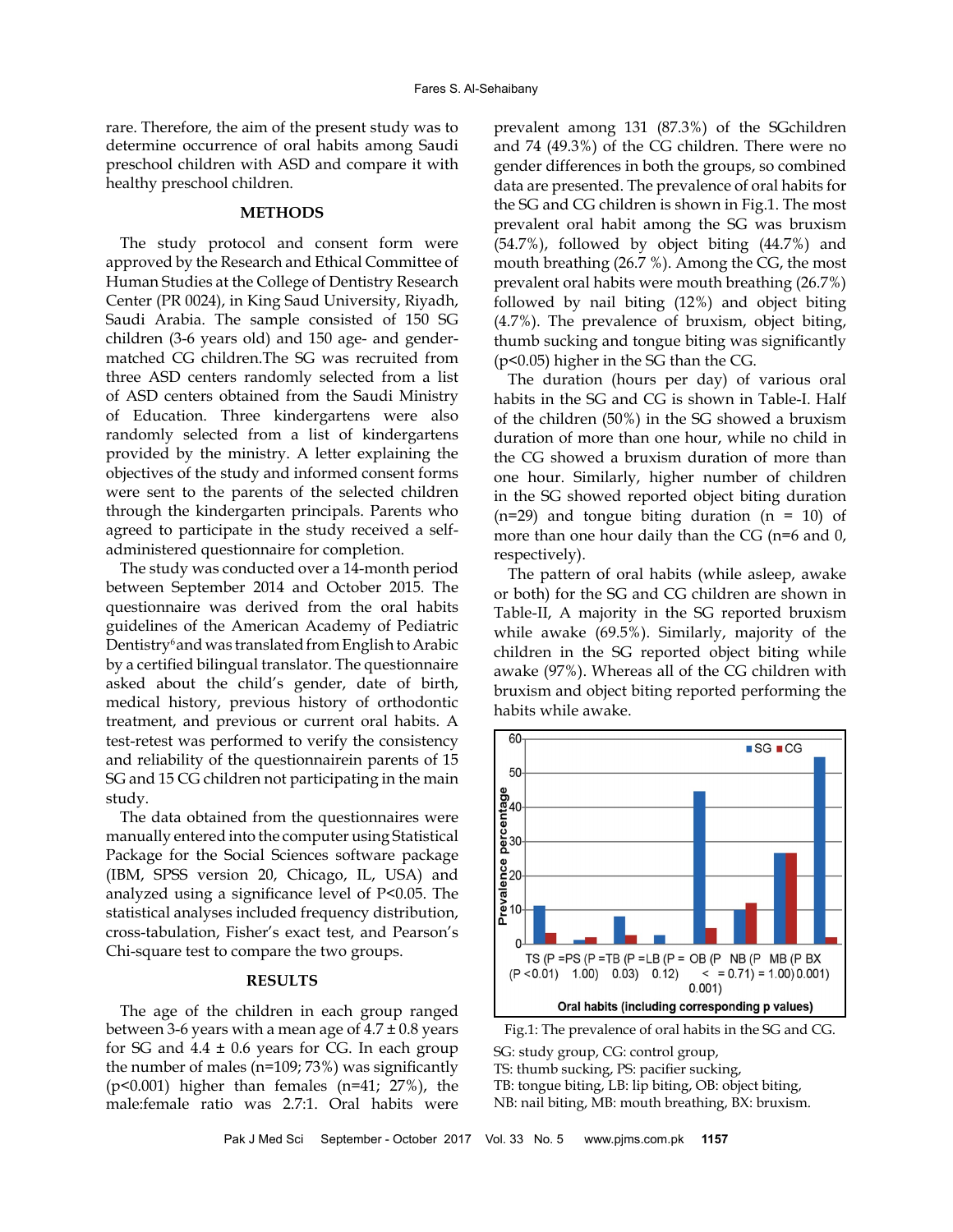#### Oral habits among autistic children

| Oral Habit | Group                    | Duration                     |                        |                         | P value             |              |
|------------|--------------------------|------------------------------|------------------------|-------------------------|---------------------|--------------|
|            |                          | ≤ 1 <i>hr</i> . <i>n</i> (%) | $>1 - 3$ hrs. n $(\%)$ | $> 3 - 6$ hrs. n $(\%)$ | $> 6$ hrs. n $(\%)$ |              |
| TS         | SG                       | 11(64.6)                     | 2(11.8)                | 2(11.8)                 | 2(11.8)             | ${}_{0.001}$ |
|            | CG                       | 0(0.0)                       | 4(80.0)                | 0(0.0)                  | 1(20.0)             |              |
| PS         | SG                       | 0(0.0)                       | 2(100.0)               | 0(0.0)                  | 0(0.0)              | ${}< 0.001$  |
|            | CG                       | 0(0.0)                       | 3(100.0)               | 0(0.0)                  | 0(0.0)              |              |
| TB         | $\mathcal{S}\mathcal{G}$ | 2(16.7)                      | 1(8.3)                 | 8(66.7)                 | 1(8.3)              | ${}_{0.001}$ |
|            | CG                       | 4(100.0)                     | 0(0.0)                 | 0(0.0)                  | 0(0.0)              |              |
| LB         | $\mathcal{S}\mathcal{G}$ | 4(100.0)                     | 0(0.0)                 | 0(0.0)                  | 0(0.0)              | ${}_{0.001}$ |
|            | CG                       | 0(0.0)                       | 0(0.0)                 | 0(0.0)                  | 0(0.0)              |              |
| OB         | $\mathcal{S}\mathcal{G}$ | 38 (56.7)                    | 27(40.3)               | 2(3.0)                  | 0(0.0)              | ${}_{0.001}$ |
|            | CG                       | 1(14.3)                      | 6(85.7)                | 0(0.0)                  | 0(0.0)              |              |
| NB         | SG                       | 14 (93.3)                    | 1(6.7)                 | 0(0.0)                  | 0(0.0)              | ${}_{0.001}$ |
|            | CG                       | 0(0.0)                       | 17 (94.4)              | 1(5.6)                  | 0(0.0)              |              |
| МB         | SG                       | 1(2.5)                       | 26(65.0)               | 3(7.5)                  | 10(25.0)            | ${}_{0.001}$ |
|            | CG                       | 3(7.5)                       | 30(75.0)               | 2(5.0)                  | 5(12.5)             |              |
| BX         | SG                       | 41(50.0)                     | 26(31.7)               | 12 (14.6)               | 3(3.7)              | ${}_{0.001}$ |
|            | CG                       | 3(100.0)                     | 0(0.0)                 | 0(0.0)                  | 0(0.0)              |              |

Table-I: The duration per dayof oral habits in the SG and CG.

SG: study group, CG: control group, TS: thumb sucking, PS: pacifier sucking, TB: tongue biting, LB: lip biting, OB: object biting, NB: nail biting, MB: mouth breathing, BX: bruxism.

The time length (in years) of the oral habits in the SG and CG children is shown in Table-III. A majority in the SG had bruxism for more than one year (82.9%). Similarly, majority of the children in the SG had the habits of tongue biting (100%), object

biting (64.6%) and thumb sucking (64.6%) for more than two years. The time length of all the oral habits in the majority of CG children, was more than one year.

Table-II: The pattern of oral habits in the SG and CG.

| Oral Group |    |                         | P value                |                 |              |
|------------|----|-------------------------|------------------------|-----------------|--------------|
| Habit      |    | While asleep<br>$n(\%)$ | While awake<br>$n(\%)$ | Both<br>$n(\%)$ |              |
| <b>TS</b>  | SG | 2(11.8)                 | 11 (64.6)              | 4(23.6)         | ${}_{0.001}$ |
|            | CG | 0(0.0)                  | 0(0.0)                 | 5(100.0)        |              |
| PS         | SG | 0(0.0)                  | 0(0.0)                 | 2(100.0)        | 0.480        |
|            | CG | 2(66.7)                 | 0(0.0)                 | 1(33.3)         |              |
| TВ         | SG | 1(8.3)                  | 1(8.3)                 | 10 (83.4)       | ${}_{0.001}$ |
|            | CG | 3(75.0)                 | 1(25.0)                | 0(0.0)          |              |
| ΙB         | SG | 1(25.0)                 | 0(0.0)                 | 3(75.0)         | ${}_{0.001}$ |
|            | CG | 0(0.0)                  | (0.0)                  | 0(0.0)          |              |
| OΒ         | SG | 0(0.0)                  | 65 (97.0)              | 2(3.0)          | ${}_{0.001}$ |
|            | CG | 0(0.0)                  | 7(100.0)               | 0(0.0)          |              |
| NB         | SG | 0(0.0)                  | 15 (100.0)             | 0(0.0)          | ${}_{0.001}$ |
|            | CG | 0(0.0)                  | 18 (100.0)             | 0(0.0)          |              |
| MB         | SG | 25(62.5)                | 3(7.5)                 | 12 (30.0)       | ${}_{0.001}$ |
|            | CG | 8(20.0)                 | 2(5.0)                 | 30 (75.0)       |              |
| BX         | SG | 9(11.0)                 | 57 (69.5)              | 16 (19.5)       | ${}_{0.001}$ |
|            | CG | 0(0.0)                  | 3(100.0)               | 0(0.0)          |              |

SG: study group, CG: control group, TS: thumb sucking, PS: pacifier sucking, TB: tongue biting,

LB: lip biting, OB: object biting, NB: nail biting,

MB: mouth breathing, BX: bruxism.

| Table-III: The time length (in years) of |  |
|------------------------------------------|--|
| oral habits in the SG and CG.            |  |

| Oral Group |    | Time Length        |                         |                     | P value           |
|------------|----|--------------------|-------------------------|---------------------|-------------------|
| Habit      |    | $<$ 1 yr.<br>n (%) | $1 - 2$ yrs.<br>$n(\%)$ | $>$ 2 yrs.<br>n (%) |                   |
| TS         | SG | 3(17.7)            | 3(17.7)                 | 11 (64.6)           | ${}_{0.001}$      |
|            | CG | 0(0.0)             | 5(100.0)                | 0(0.0)              |                   |
| PS         | SG | 0(0.0)             | 2(100.0)                | 0(0.0)              | 0.480             |
|            | CG | 1(33.3)            | 2(66.7)                 | 0(0.0)              |                   |
| TВ         | SG | 0(0.0)             | 0(0.0)                  | 12 (100.0)          | ${}_{0.001}$      |
|            | CG | 1(25.0)            | 2(50.0)                 | 1(25.0)             |                   |
| LВ         | SG | 1(25.0)            | 1(25.0)                 | 2(50.0)             | ${}_{0.001}$      |
|            | CG | (0.0)              | (0.0)                   | 0(0.0)              |                   |
| OВ         | SG | 4(5.9)             | 20(29.5)                | 43 (64.6)           | ${}_{0.001}$      |
|            | CG | 2(28.6)            | 5(71.4)                 | 0(0.0)              |                   |
| NΒ         | SG | 2(13.3)            | 8(53.4)                 | 5(33.3)             | ${}_{0.001}$      |
|            | CG | 0(0.0)             | 14 (77.8)               | 4(22.2)             |                   |
| MВ         | SG | 2(5.0)             | 23 (57.5)               | 15 (37.5)           | ${}_{\leq 0.001}$ |
|            | CG | 3(7.5)             | 21 (52.5)               | 16 (40.0)           |                   |
| BΧ         | SG | 14 (17.1)          | 46 (56.1)               | 22(26.8)            | ${}_{0.001}$      |
|            | CG | 0(0.0)             | 0(0.0)                  | 3(100.0)            |                   |

SG: study group, CG: control group, TS: thumb sucking, PS: pacifier sucking, TB: tongue biting, LB: lip biting, OB: object biting, NB: nail biting, MB: mouth breathing, BX: bruxism.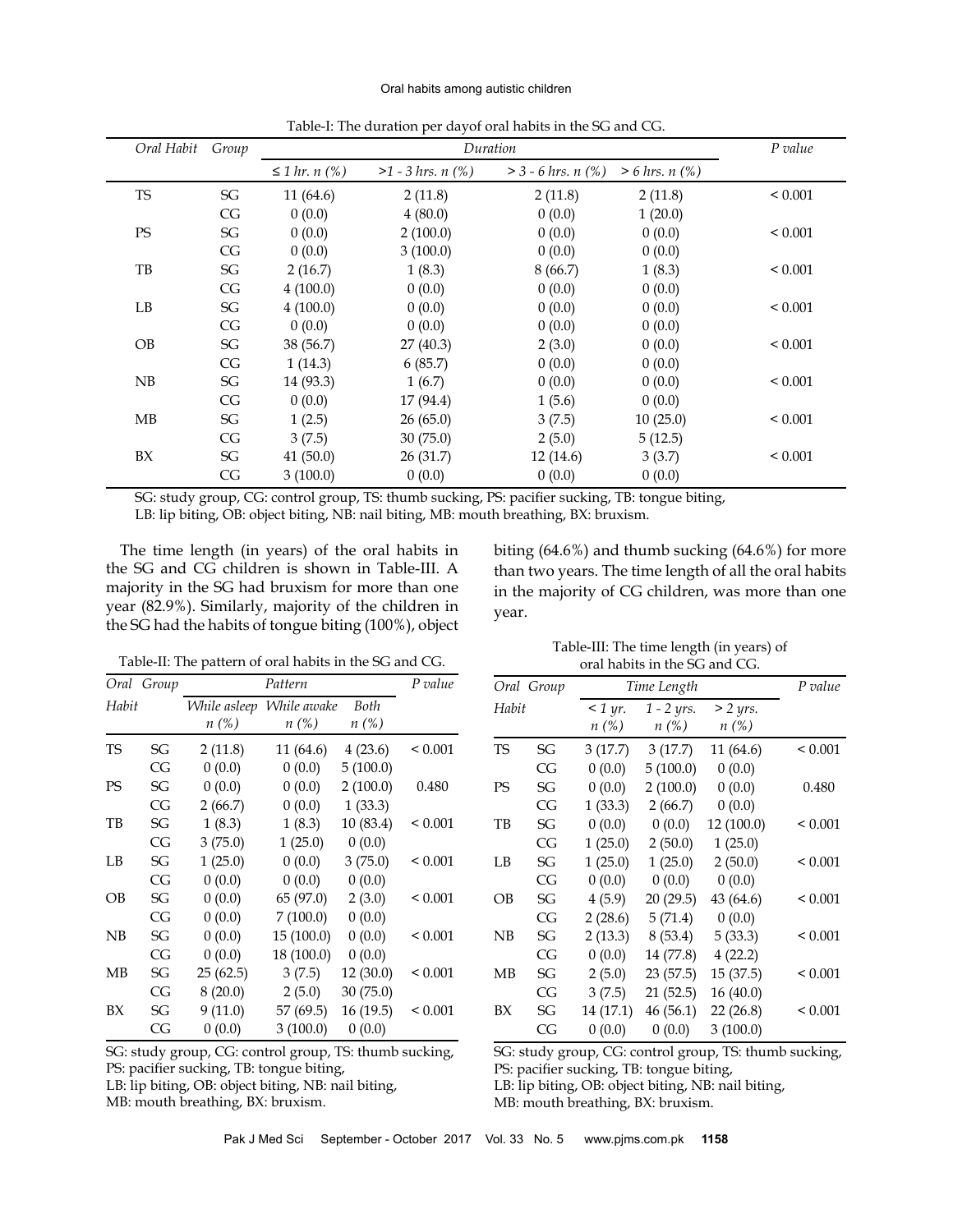## **DISCUSSION**

The present study has provided important baseline information on the occurrence of oral habits in a group of Saudi preschool children with ASD. Development of dental occlusion is strongly influenced by environmental factors such as oral habits. Early diagnosis and successful treatment of oral habits is pivotal in the development of occlusal harmony and function.<sup>7</sup> Therefore, intervention leading to oral habits cessation should be initiated as early as possible.

There are several reasons why the children with ASD receive limited oral health care including preventive care. These reasons include lack of knowledge and experience regarding ASD among dental professionals and a low priority for preventive oral health care on part of the parents.<sup>8,9</sup> A better understanding of the behavioral effects of ASD and existing oral habits may help dental practitioners deliver preventive oral health care empathetically and appropriately.10

The present study found that bruxism was the most prevalent oral habit in the SG. Furthermore, the duration and time length of bruxism were higher in the SG. Studies have reported that bruxism is a common habit among children with ASD.11 Bruxism in children with special healthcare needs may result in excessive wear of dentition, and temporomandibular joint (TMJ) pain.12 The use of splints or behavioral modification techniques to treat bruxism may be limited in children with ASD due to their poor intellectual skills and communication difficulties.13 Intraoral appliances, such as splints, may become an aspiration hazard for children with ASD.12 Therefore, pharmacological treatment has been recommended ranging from injection of botulinum toxin to the use of central nervous system medication.12,14

In the present study, significant differences in the prevalence of bruxism, object biting, thumb sucking, and tongue biting was observed between the SG and CG. Higher prevalence of bruxism, object biting and thumb sucking habits among the SG may lead to TMJ pain and malocclusion. The resulting TMJ pain and malocclusion require specialists' consultation and treatment, resulting in high financial expenses for parents of the children with ASD. The higher prevalence of tongue and object biting in the SG may also be attributed to the altered pain tolerance or expression that has been reported in children with ASD.15

Pediatric dentists can expect to face the challenge of providing preventive dental care to an increasing number of children with ASD.16 A reduced oral health-related quality of life as perceived by the parents of Saudi children with ASD has been documented.17 This could be attributed to fact that the parents are overwhelmed by the medical and behavioral problems of their ASD children, resulting in lower priority to dental health.<sup>18</sup> Therefore, the provision of preventive dental care and increasing dental health knowledge of the parents of ASD children is of vital importance.

# **CONCLUSIONS**

The most prevalent oral habit in the SG was bruxism, whereas the most prevalent oral habit in the CG was mouth breathing. The prevalence of bruxism, object biting, thumbs sucking and tongue biting was higher in the SG than in the CG.

# **ACKNOWLEDGEMENTS**

The author thanks Dr. Ala Aljubour, postgraduate student, Department of Pediatric Dentistry and Orthodontics, College of Dentistry, King Saud University, for her assistance in the distribution of the questionnaires. The author also extends his appreciation to the College of Dentistry Research Center and Deanship of Scientific Research at King Saud University, Saudi Arabia, for funding this study.

## *Declaration of interest:* None.

*Source of funding:* This study was funded by the College of Dentistry Research Center and Deanship of Scientific Research at King Saud University, Saudi Arabia (PR 0024).

## **REFERENCES**

- 1. Boyd BA, Odom SL, Humphreys BP, Sam AM. Infants and toddlers with autism spectrum disorder: early identification and early intervention. J Early Interv. 2010;32(2):75-98. doi: 10.1177/1053815110362690.
- 2. Al-Salehi SM, Al-Hifthy EH, Ghaziuddin M. Autism in Saudi Arabia: presentation, clinical correlates and comorbidity. Transcult Psychiatry. 2009;46(2):340-347. doi: 10.1177/1363461509105823.
- 3. Weddell J, Sanders BK, Jones JE. Dental problems of children with special health care needs, 'Dentistry for the Child and Adolescent' (ninth edition), McDonald RE & Avery DR (Eds), Mosby, St. Louis, MO. 2011;pp 460-486.
- 4. Medina AC, Sogbe R, Gómez-Rey AM, Mata M. Factitial oral lesions in an autistic paediatric patient. Int J Paediatr Dent. 2003;13(2):130-137. doi: 10.1046/j.1365-263X.2003.00440.x.